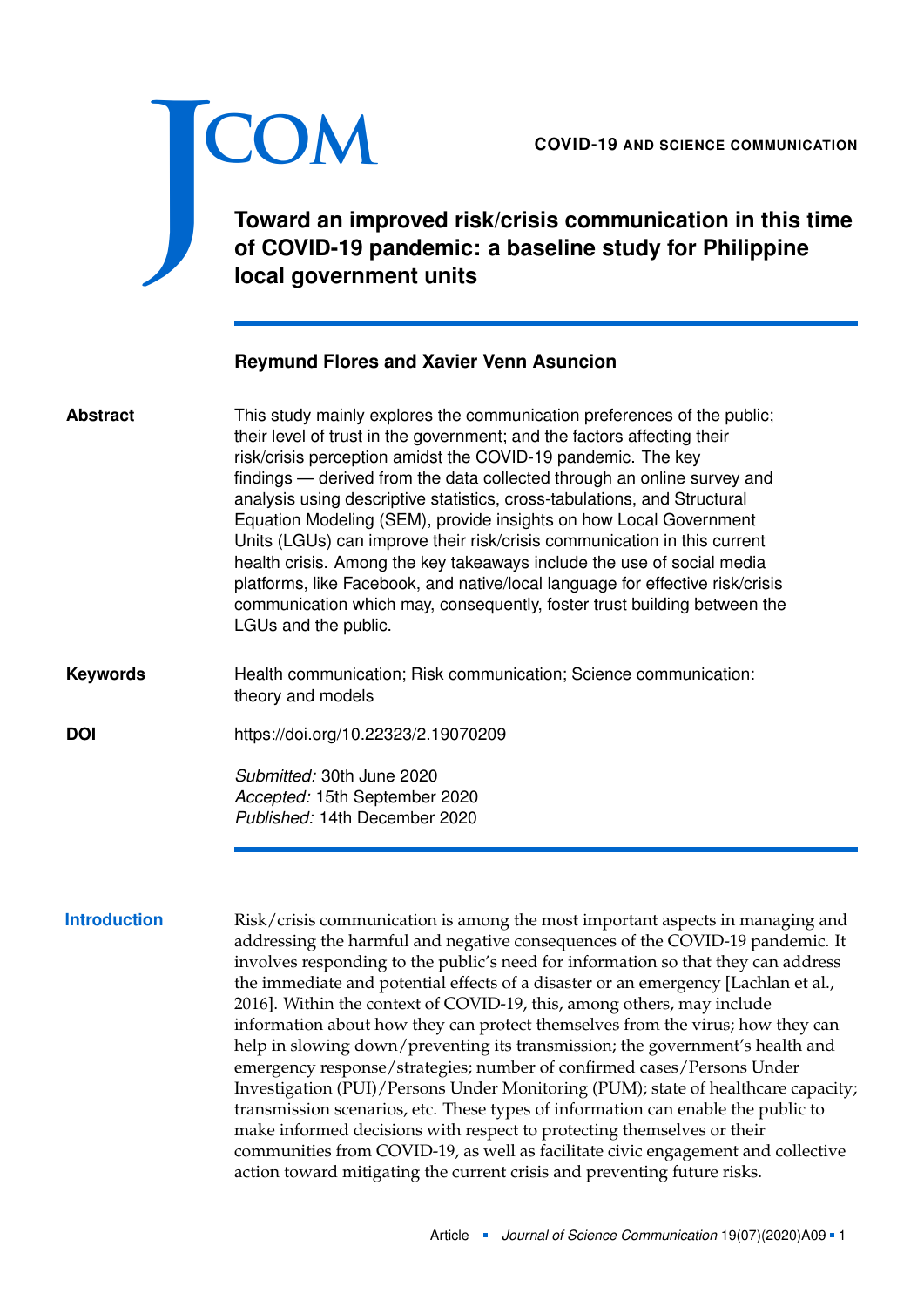In developing a risk/crisis communication plan/strategy for COVID-19, the initial step involves an assessment of the public's risk perception toward the disease [World Health Organization, [2020\]](#page-15-0). Risk perception is the subjective judgement of an individual about the nature and severity of a risk [Renner, Gamp et al., [2015\]](#page-14-1). In health decision-making, individuals are expected to navigate choices that involve weighing the risks and potential consequences over possible benefits of an action [Ferrer and Klein, [2015\]](#page-13-0). Citing the A/H1N1 virus or 'swine flu' outbreak in 2009, Renner and Reuter [\[2012\]](#page-14-2) believed that the success of public health intervention programs is largely dependent on risk perception. Thus, as a major determinant of individual and collective protective action and behavior, risk perception was considered by the researchers in framing the model specification for this study. Information about the people's risk perception can serve as bases for coming up with risk/crisis communication messages to address misconceptions and negative or potentially detrimental perceptions.

Aside from risk perception, the public's communication preferences should also be assessed. This could serve as reference to identify how risk/crisis communication messages can be strategically delivered. It answers questions such as 'which communication channel to use?'; 'how frequent should information be disseminated?'; 'how to enable participation from the people?'; 'in what language should information be provided?' etc.

**Methodology** This study aimed to provide baseline information that could guide Local Government Units (LGUs) in the Philippines to effectively communicate with their constituents amidst the current pandemic. This was done in two stages. The first stage involved an elicitation study which looked into how LGUs' use social media, specifically Facebook, to enable mutual trust and collective action during the COVID-19 crisis using the case of three highly urbanized cities in the country — Quezon City, Iloilo City, and Davao City. These LGUs are from the three major island groups of the country — Luzon, Visayas, and Mindanao, respectively. Relatively, these LGUs have high population, and developed local economies. As such, it is most likely that social media is highly diffused in these localities which make them good case study areas. The elicitation study was performed through a rapid online assessment of the selected LGUs' Facebook posts since the imposition of the Enhanced Community Quarantine (ECQ) in the National Capital Region (NCR) from 12 March, a day after the World Health Organization (WHO) declared COVID-19 as a pandemic, until 4 April 2020. A total of 238, 233, and 196 posts from the respective Facebook accounts of Quezon City, Iloilo City, and Davao City were analyzed. These provided insights as to how LGUs currently communicate with their constituents. For each Facebook account, one person performed the content analysis. It is important to note that while the external validity of the findings from the elicitation study is limited, the results were used mainly as reference to design the data collection instrument for the next stage of this study.

> The second stage of this study, through an online survey conducted from 28 April to 4 May 2020, draws upon the findings from the elicitation study and literature reviews. They served as bases to determine the variables used in assessing the public's risk perception and their communication preferences, including the model specification. The public's perception on the current crisis as well as how much they trust their LGUs' health crisis response and management strategies were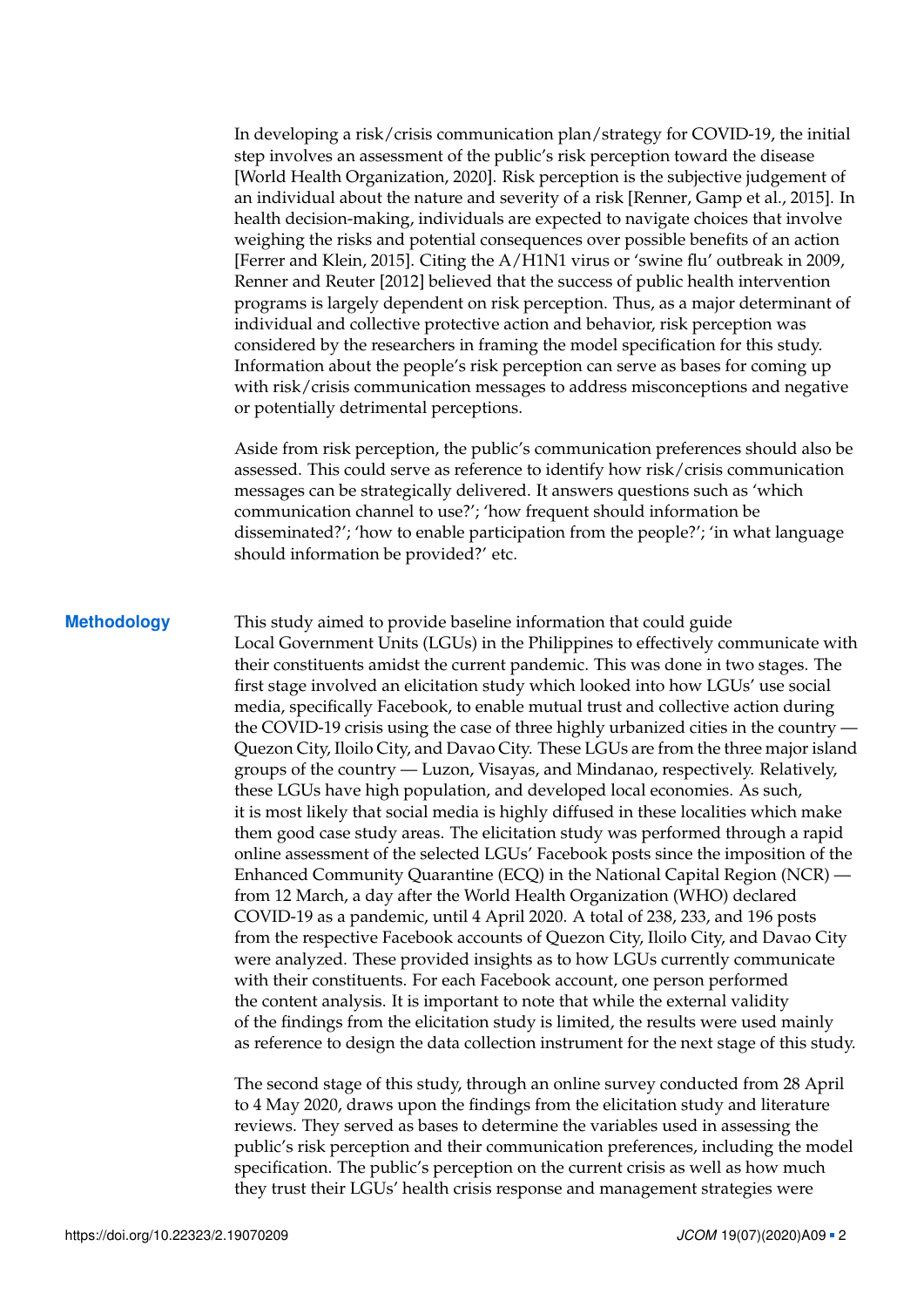likewise examined. The survey data were analyzed using descriptive statistics, cross-tabulations, and Structural Equation Modeling (SEM). The specific variables measured in this study, as derived from the elicitation study and review of related literature, along with their corresponding sources are summarized in Table [1.](#page-2-0) The analysis of the goodness of fit of the SEM structure is shown in Table [8.](#page-11-0)

| Variables                                                                           | <b>Sources</b>             |
|-------------------------------------------------------------------------------------|----------------------------|
| Communication Preferences (of both the respondents and their LGUs)                  |                            |
| - Type of information/communication being received                                  | From Elicitation Study     |
| - Channels through which information/communication are being received               |                            |
| - How frequent information/communication are being received                         |                            |
| - Presence of two-way communication channels for sending feedback/suggestions       |                            |
| - Language being used for communication                                             |                            |
| Risk/Crisis Perception                                                              |                            |
| - Perceived Benefits of Health and Safety Measures/Protocols                        | Nicomedes and Avila [2020] |
| - Self-Protective Behavior (degree to which they practice self-protective behavior) | Kwok et al. [2020]         |
| - Life Disruption (degree to which their lives were disrupted because of COVID-19)  |                            |
| - Perceived Susceptibility (to COVID-19)                                            |                            |
| - Perceived Severity of the Disease                                                 |                            |
| - Perceived Severity of the Crisis                                                  |                            |
| Public Trust<br>Perceived Effectiveness of LGU's Risk/Crisis Communication          | From Elicitation Study     |
| Civic Engagement                                                                    |                            |

#### <span id="page-2-0"></span>**Table 1**. Variables used and sources.

Using the survey instrument, respondents were asked questions which operationalize the variables framed by the researchers in their specified model (see Figure [1\)](#page-3-0). The questionnaire used six-point discrete visual analog scale (DVAS) items that represent the respondents' COVID-19 risk perception and their assessments on the timeliness/frequency and effectiveness of their LGUs' COVID-19 risk/crisis communication; level of trust toward their respective LGUs; perceived benefits of health safety protocols; and adoption of self-protective behavior practices. Reliability tests were performed for each summated variable using Cronbach's alpha set at 0.80. The instrument used in this online survey obtained 0.874 Cronbach's alpha reliability test result using the IBM® SPSS® version 21.

The results of both the Kolmogorov-Smirnov and Shapiro-Wilk tests, performed in all the data collected among items that operationalized the variables used in the specified model, revealed that the data-sets are not normally distributed (P=0.000). According to Hoyle and Panther [\[1995\]](#page-13-2), maximum likelihood estimation approach tends to be good for non-normal data under some conditions such as excessive kurtosis and small sample sizes. Moreover, Olsson et al. [\[2000\]](#page-14-4) suggested that when the sample size is less than 1000, like in this study, maximum likelihood is appropriate for SEM analysis. Hence, standardized maximum likelihood estimation was used in SEM analysis. SEM standardized path coefficients and model-fit analyses were done using IBM <sup>R</sup> SPSS <sup>R</sup> AMOS software version 21.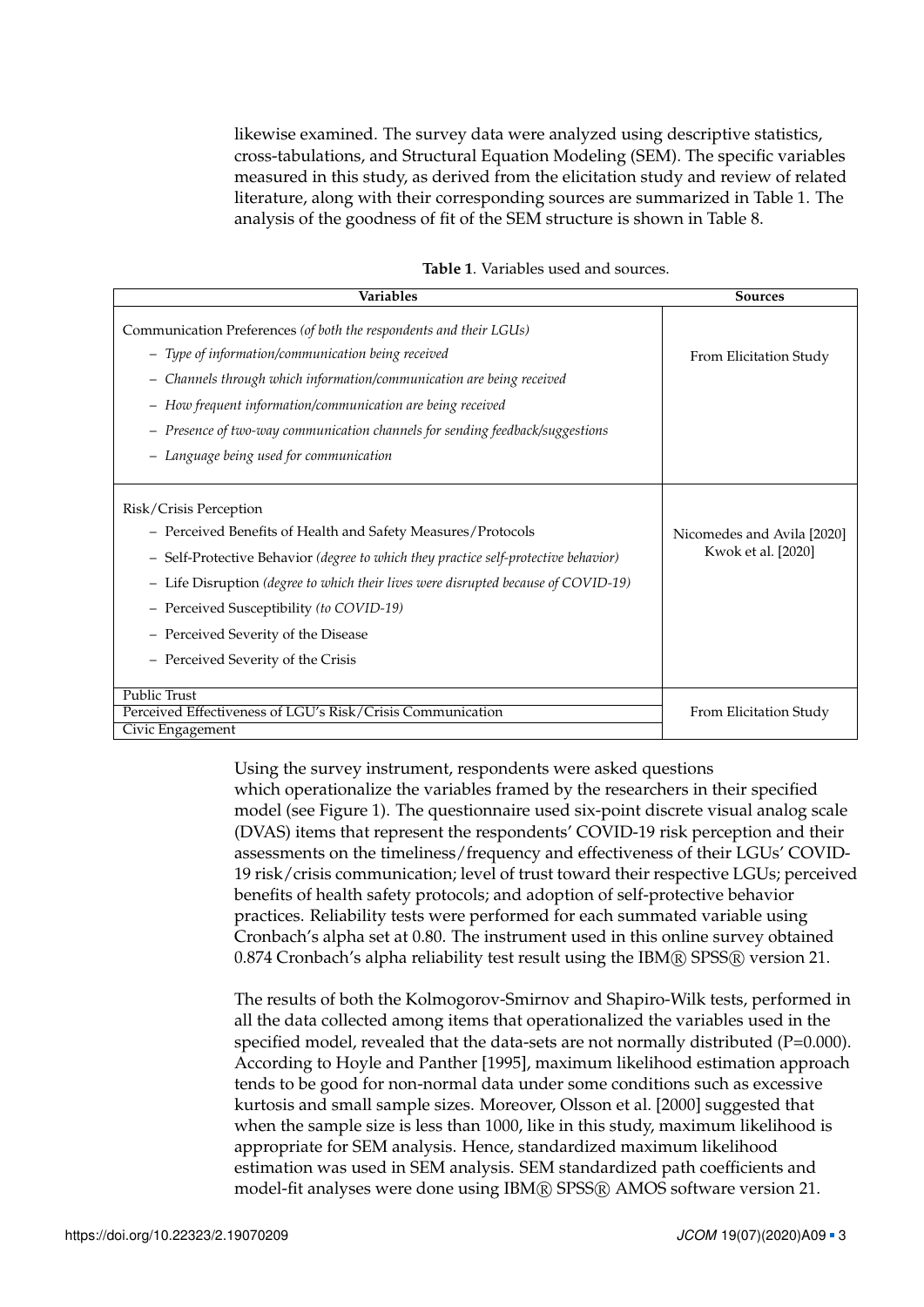

<span id="page-3-0"></span>**Figure 1**. SEM Risk Perception and LGU-Risk/Crisis Communication Model Structure.

The next two sections outline and discuss the key findings from the first and second stages of this study.

# **How LGUs communicate amidst the current pandemic**

The fight against COVID-19 heavily relies on the government's role as civic enabler or its ability to enable strategic, systematic, and effective collective action toward addressing future risks and managing the current crisis. Collective action comprises both individual and group behaviors that contribute to slowing down the transmission of the disease, and mitigating its impacts. This could range from people's adherence to social distancing, proper hygiene, and quarantine protocols to resource/knowledge sharing through cross-sectoral partnerships and collaborations. Mutual trust is the foundation of collective action. The extent to which people are motivated to follow the government and make informed decisions to protect themselves, their families, and communities against the threats of a crisis depends on how much they trust public institutions [World Health Organization, [2017\]](#page-15-1). Lack of mutual trust could result to social unrests; incoherence in crisis and emergency response; and people relying on personal judgements or erroneous information which could potentially further aggravate crisis situations.

Integral to facilitating and fostering mutual trust and collective action is risk/crisis communication. This broadly involves effective and accurate dissemination and exchange of information about current and future risks, as well as the hazards and impacts before, during, and after a crisis [DiClemente and Jackson, [2017\]](#page-13-3). Individuals and groups across sectors may use this communication space to feed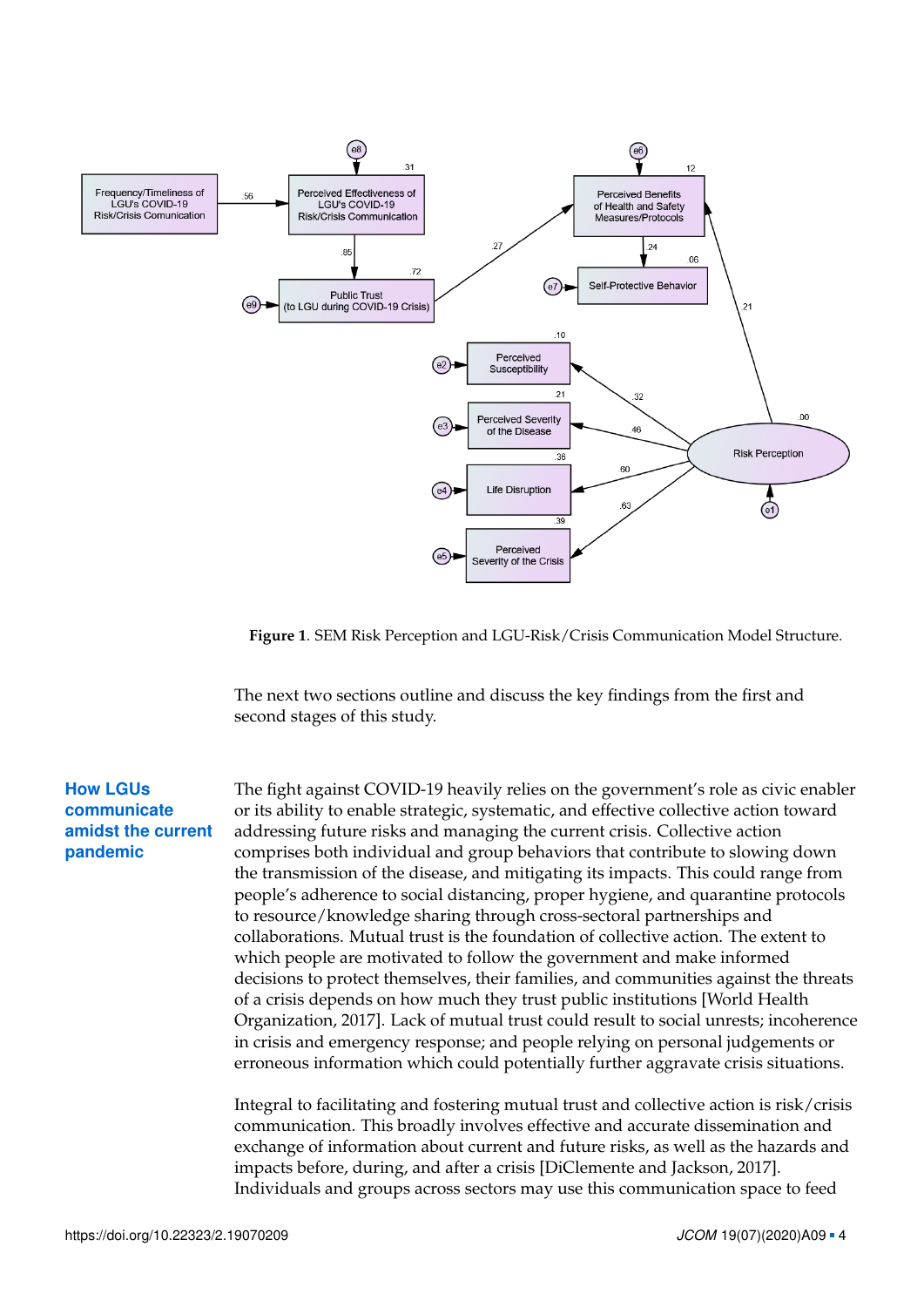valuable ground information; suggest possible courses of action; and contribute something to ease the burden of the government in crisis management. Among communication channels that have become efficient tools for risk/crisis communication are social media platforms as they allow for a quick and effective way of communicating and engaging with large and diverse audiences [Substance Abuse and Mental Health Services Administration, [2019\]](#page-14-5). Moreover, they enabled individuals who were formerly passive receivers of risk information from traditional media to become active producers and disseminators. During outbreaks of infectious diseases — such as Ebola, MERS, and now COVID-19, communicators on social media played critical roles in the rapid production, sharing, and dissemination of information [Paek and Hove, [2017\]](#page-14-6). The use of social media platforms is especially useful in the Philippines where there is high level of diffusion, not just among the general public, but also in the government and public offices including LGUs [Alampay, Asuncion and delos Santos, [2018\]](#page-13-4).

Based on the findings from the elicitation study, the following key information on how LGUs currently make use of social media, specifically Facebook, to communicate with their constituents amidst the COVID-19 pandemic were produced:

- *Regular updates/reports on local crisis response and management*. LGUs have provided regular updates/reports about their efforts, initiatives, and activities to address the current public health crisis. These comprised almost 60% to over 70% of the total number of Facebook posts during the three-week period covered in this study for the three selected LGUs. This was the highest among all identified types of information/communication. These posts generally include, among others, information about the LGUs' decontamination/disinfection efforts; relief distribution; and provision of transportation services, medical supplies and additional support to frontliners. Also included were updates related to public issuances on policies, guidelines, and protocols adopted by the LGUs in the implementation of the enhanced community quarantine; monitoring of local prices; social distancing protocols; curfew hours; and liquor ban. These regular updates/reports help in building and maintaining mutual trust as they provide evidence that the LGU is doing its best to manage the crisis situation.
- *Promotion of Self-Protective Behaviors.* LGUs have also focused on sharing large amounts of information from various sources about the nature of the COVID-19 virus and precautionary measures to prevent being infected with the disease. These were usually in the form of educational and informative videos, infographics, and photos answering questions like what the virus is; what are the symptoms; how it spreads; and what can be done to protect yourself and prevent its spread. These posts help people become more aware of the risks posed by COVID-19 and make informed decisions to better prepare themselves against the virus. These further help the people understand the rationale behind why certain policies, and measures such as social distancing protocols and ECQ, were put in place.
- *Encouraging Civic Engagement.* Within the context of the COVID-19 crisis, civic engagement involves active participation and support of people and groups in addressing the impacts and managing risks by sharing, for example, their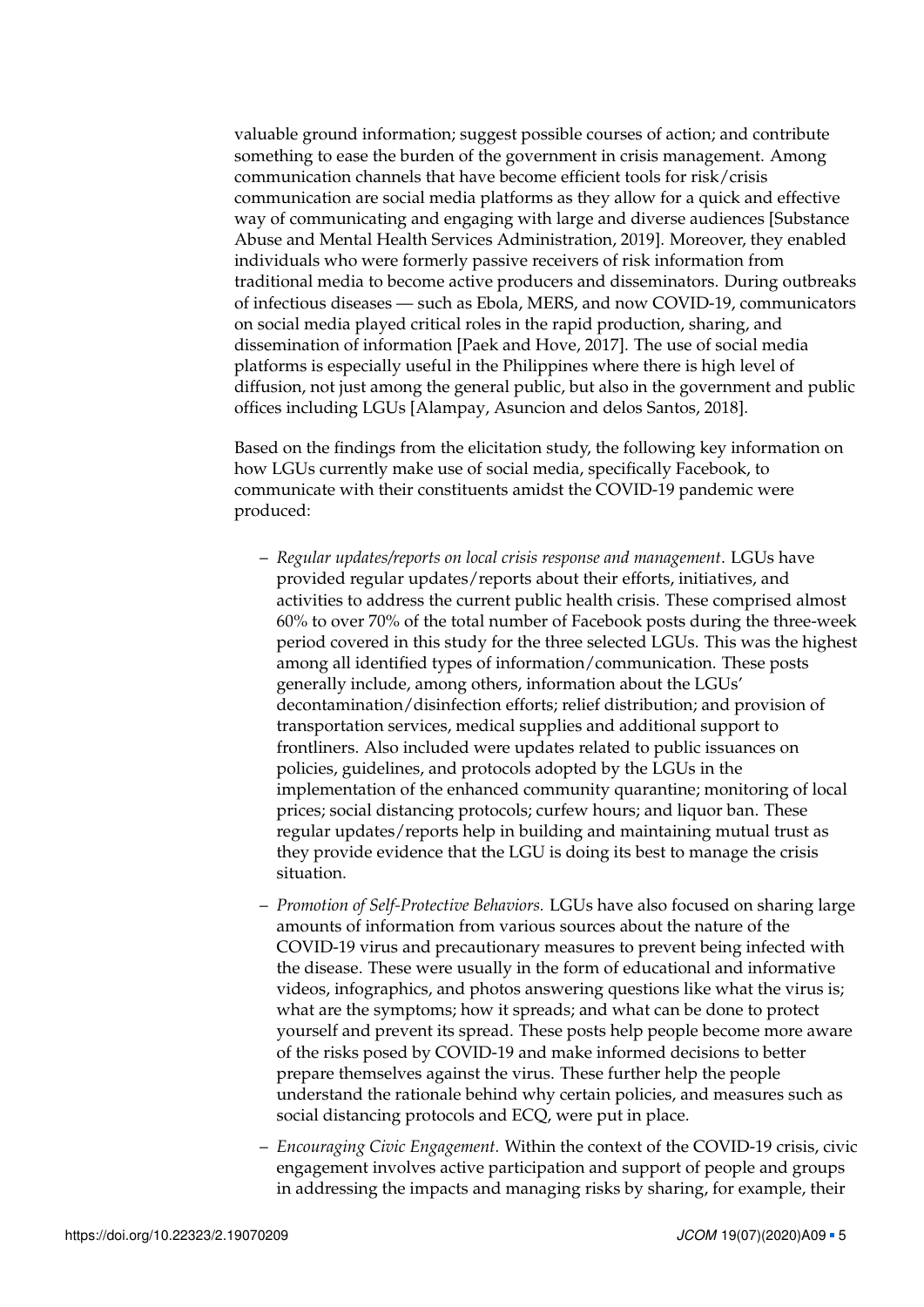resources, skills, and knowledge to the government or with others, in general. The results of the elicitation study suggest that LGUs initiate civic engagement in Facebook through posts that call for support and donations from private individuals and firms. What further foster civic engagement are the appreciation posts for donations, contributions, and other forms of support. These were usually in the form of photos showing who were the donors/contributors and how they helped along with a caption expressing the LGU's gratitude.

- *Regular updates/reports on local crisis situation.* These types of posts in the LGUs' Facebook pages include information about the number of confirmed COVID-19 cases; patients who have died or were able to recover from the disease; Patients Under Investigation (PUIs); and Patients Under Monitoring (PUM). These help create situational awareness among people and communities. Consequently, these could drive and influence collective action because the public will be more motivated to practice self-protective behaviors if they know the degree of the risks to which they are exposed. At the same time, they could also encourage civic engagement as the public becomes more aware of the extent of the current crisis situation within their respective localities.
- *Addressing misinformation, fake news and other issues about the crisis.* While social media has provided opportunities for effective communication, as an unregulated space, it has also led to the proliferation of misinformation and fake news. This is particularly a concern during a crisis when there is higher media dependency and the spread of information is faster because of people's heightened emotions. Misinformation and fake news are dangerous during a crisis as they could erode mutual trust, and misdirect collective action. It is in these situations that the role of the government in providing accurate, timely, and reliable information comes into play. As such, LGUs, as risk/crisis communicators, should focus on trust building during public health crisis. The more trustworthy the message and source is, the more that the public will receive the message positively [Tormala and Clarkson, [2008\]](#page-14-7). To counter misinformation and fake news, social media can also be used to immediately address and clarify other issues that could potentially exacerbate or worsen the current crisis situation. Based on the case studies, these posts are usually in the form of clarificatory statements that are sometimes accompanied by photos showing the wrong information; fake news; or the issue being clarified.

# **Toward an improved risk/crisis communication**

This section enumerates and discusses the key takeaways from the second stage of this study. It is important to note that the generalizability of the findings is limited to the obtained sample from the online survey. Nevertheless, these findings can serve as a guide for LGUs to effectively communicate with their constituents. The following is a summary of the respondents' profile: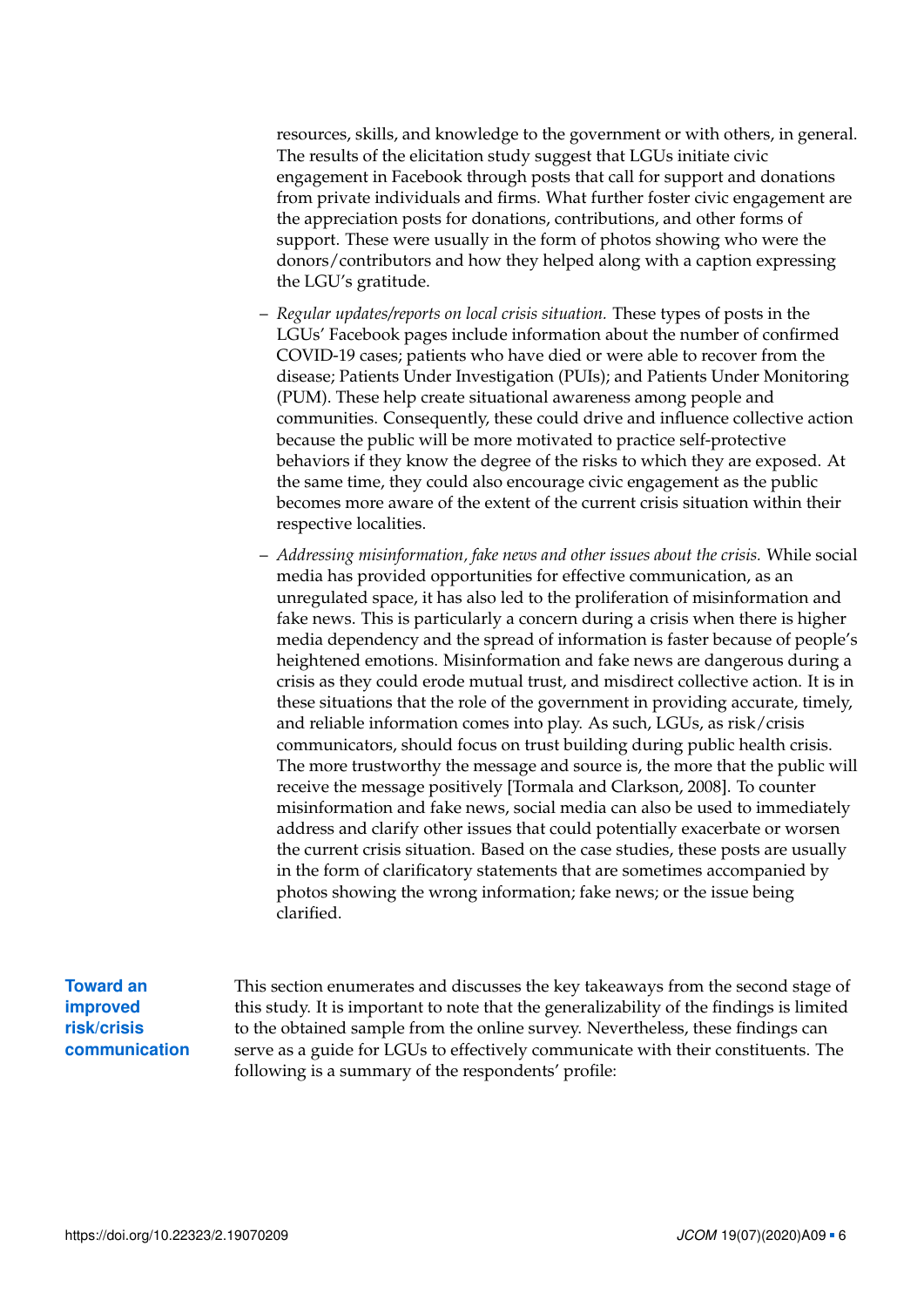- *Geographic.* A total of 250 responses were collected from 96 cities/municipalities in 31 provinces and 15 regions of the country. Most responses came from the National Capital Region (NCR, 31%), Zamboanga del Norte (17%) and Iloilo (11%), comprising almost 60% of the overall respondents.
- *Age Group.* Most (76%) of the respondents were from age groups 18–29 (42%) and 30–39 (34%). The rest belong to age groups 40–49 (14%), 50–59 (9%), and 60 and above (1%).
- *Sex.* Most or 64% of the respondents were female while 36% are male respondents.
- *Highest Educational Attainment.* Majority (56%) of the respondents were college graduates. A relatively high number of responses also came from those who have completed graduate studies at 34%.
- *Occupation (status prior to ECQ).* Most (78%) of the respondents were employed before the implementation of ECQ. Others were students (9%), and self-employed (7%). Only 6% was unemployed.

## *Communication preferences*

**Social media (such as Facebook) is the primary channel for receiving/seeking information.** Majority (57%) of the respondents said that they usually receive/seek risk/crisis information from their LGUs through their social media accounts and pages, e.g. Facebook. Others usually receive/seek them from television (18%); online news articles (8%); government websites (7%); community announcements (4%); and mobile messaging applications (2%).

**Preference for other communication channels of people aged 40 and above.**

Majority (62%) of the respondents between 18–39 years old said that they usually access information through social media; but for those 40 years old and above, only 41% prefer social media over other communication channels such as Television; Radio; Online News Articles; Government Websites; and Mobile Messaging Applications (see Table [2\)](#page-6-0).

| Age Group              |        | Social Media Other Communication Channels |
|------------------------|--------|-------------------------------------------|
| 18–39 Years Old        | $62\%$ | 38%                                       |
| 40 Years Old and Above | 41%    | 59%                                       |

<span id="page-6-0"></span>**Table 2**. Preferred communication channel by age group.

**People access information once or more daily.** Around 35% of the respondents access information once, while 24% of them access information more than once daily from their LGUs. At 59%, this comprises the majority of the respondents. Based on the survey responses, the most frequently/timely disseminated types of information that the public receives from their LGUs are updates/reports on local COVID-19 situation; updates/reports on COVID-19 response/management; information on safety measures against COVID-19; and appreciation posts for donors/contributors.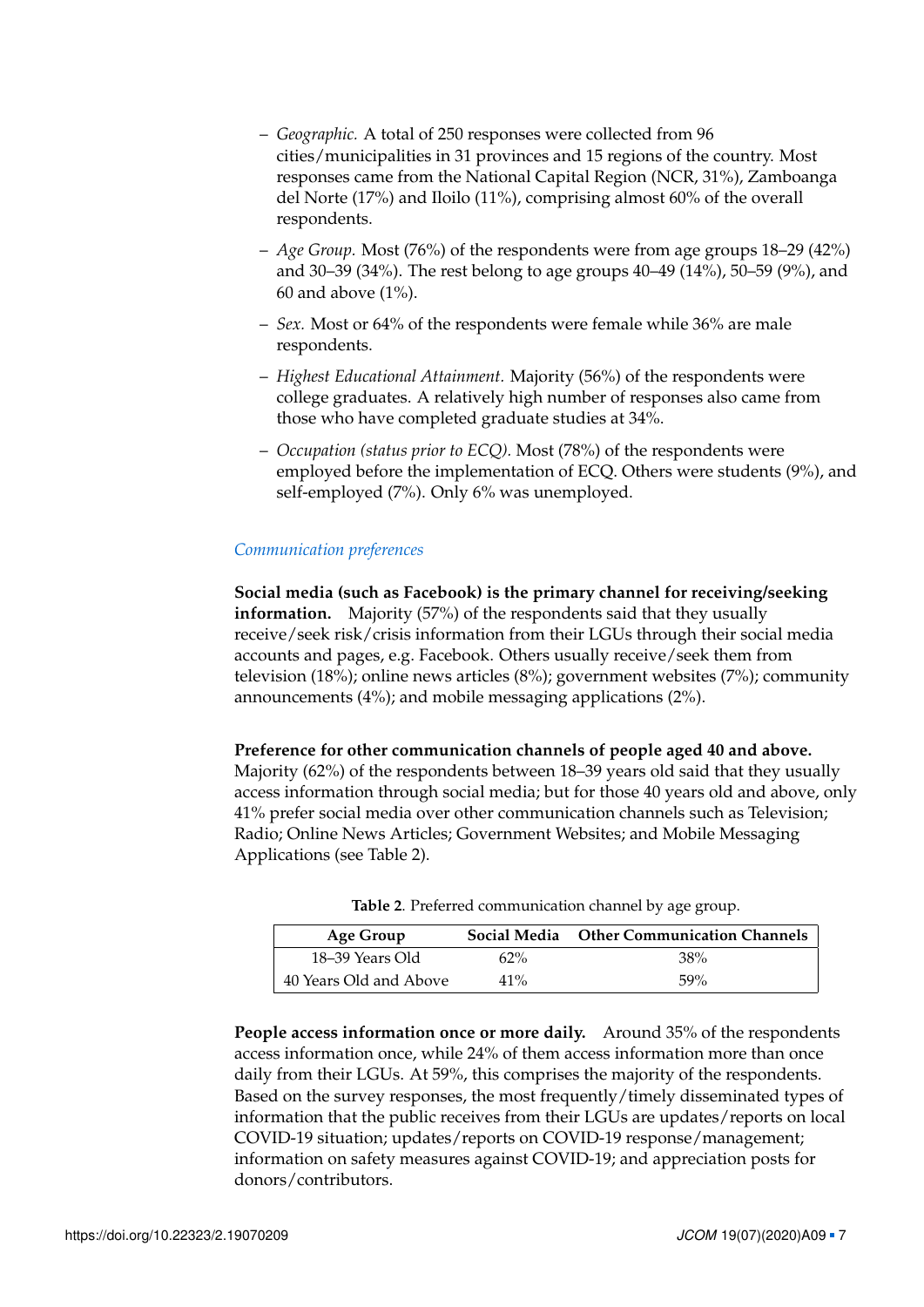## *Factors affecting perceived effectiveness of LGUs' risk/crisis communication*

**Frequent and timely communication.** The results of the simultaneous regression and path analysis showed that when LGUs produce more and timely information related to the present health crisis, it is more likely that there will be positive public perception on their risk/crisis communication effectiveness (see Figure [1](#page-3-0) & Table [7\)](#page-10-0). The cross tabulation between frequency and timeliness of communication and perceived effectiveness of an LGU's risk/crisis communication also supports these results. Individuals who were receiving risk/crisis information once or more daily from their LGUs perceived that their LGUs' risk/crisis communication are moderately ( $\bar{x} = 4.17$ ) or highly ( $\bar{x} = 4.88$ ) effective. Those who were receiving risk/crisis information only once a day or once a week perceived that their LGUs' risk/crisis communication strategies are less effective ( $\bar{x}$  = 3.31 to 3.33) (see Table [3\)](#page-7-0).

<span id="page-7-0"></span>**Table 3**. Frequency and timeliness of communication & perceived effectiveness of an LGU's risk/crisis communication (mean rating).

|                                                  | Perceived Effectiveness of the LGU's |
|--------------------------------------------------|--------------------------------------|
| <b>Frequency and Timeliness of Communication</b> | <b>Risk/Crisis Communication</b>     |
|                                                  | (Mean Rating)                        |
| More than once a day                             | 4.88                                 |
| Once a day                                       | 4.17                                 |
| More than once a week                            | 3.33                                 |
| Once a week                                      | 3.31                                 |

The following is the list of range and the corresponding description to describe perceived effectiveness of the LGU's COVID-19 Risk/Crisis Communication:

1.00–1.83 — Extremely Not Effective

1.84–2.66 — Slightly Not Effective

2.67–3.49 — Less Effective

3.50–4.32 — Moderately Effective

4.33–5.15 — Highly Effective

5.16–6.00 — Extremely Effective

**Financial updates/reports related to COVID-19 response.** Relative to other types of information, the LGUs that provided the most and timely financial updates/reports related to COVID-19 response received the highest effectiveness perception ( $\bar{x}$  = 4.90) (see Table [4\)](#page-8-0) from the respondents on their risk/crisis communication. However, this type of updates/reports is the least frequently/timely released by LGUs based on the responses.

**Presence of interactive communication.** More than half (52%) of the respondents said that their LGUs use two-way communication channels where they could send feedback and suggestions; or there are means for interaction. Most (72%) of them are able to do these through social media platforms, either by sending a direct message to their LGUs' social media accounts (usually through Facebook) or by posting a comment on their posts. For others (28%), they said that they are able to provide feedback; send suggestions; or interact with their LGUs through their LGU's official website; by going directly to the LGU offices; or calling the LGU's mobile/landline numbers/hotlines. The results of the study also suggest that people are more likely to associate effectiveness of risk/crisis communication when two-way communications channels are present.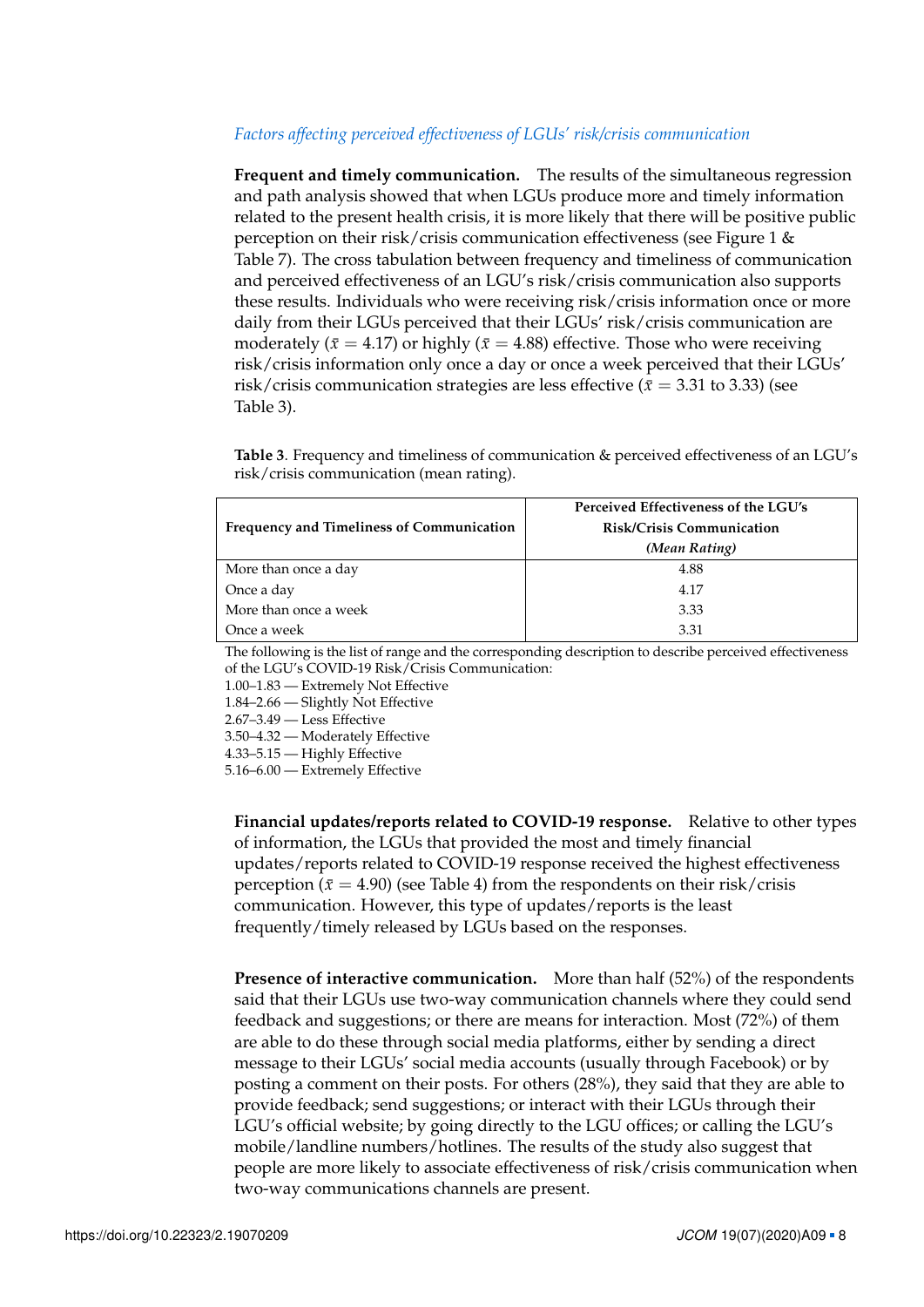| <b>Type of Information/Communication Being Received</b>   | Perceived Effectiveness of an LGU's<br><b>Risk/Crisis Communication</b> |
|-----------------------------------------------------------|-------------------------------------------------------------------------|
|                                                           | (Mean Rating)                                                           |
| Financial updates/reports related to COVID-19 response    | 4.90                                                                    |
| Clarification of fake news/misinformation/issues          | 4.60                                                                    |
| Updates/Reports on COVID-19 response/management           | 4.47                                                                    |
| Updates/Reports on Local COVID-19 situation               | 4.45                                                                    |
| Appreciation posts for donors/contributors                | 4.40                                                                    |
| Call for donations/contributions                          | 4.39                                                                    |
| Information dissemination on how to protect from COVID-19 | 4.36                                                                    |

<span id="page-8-0"></span>**Table 4**. Type of information/communication being received & perceived effectiveness of an LGU's risk/crisis communication (mean rating).

The following is the list of range and the corresponding description to describe perceived effectiveness of the LGU's COVID-19 Risk/Crisis Communication:

1.00–1.83 — Extremely Not Effective

1.84–2.66 — Slightly Not Effective

2.67–3.49 — Less Effective

3.50–4.32 — Moderately Effective

4.33–5.15 — Highly Effective

5.16–6.00 — Extremely Effective

**Use of native/local language.** Most of the respondents (40%) answered that their LGU communicates with them using their native/local language, 32% said that their LGU uses Filipino, the country's national language, while 24% said that their LGU gives information to them using the English language. The rest answered that their LGU uses a combination of either English and Filipino or English and native/local language (4%). While the findings suggest that, generally, the use of any language can lead to a higher risk/crisis communication effectiveness perception, it is argued that the use of native/local language can further increase the public's effectiveness perception on the LGU risk/crisis communication (see Table [5\)](#page-8-1).

<span id="page-8-1"></span>**Table 5**. Language being used for communication & perceived effectiveness of an LGU's risk/crisis communication (mean rating).

|                                       | Perceived Effectiveness of an LGU's |
|---------------------------------------|-------------------------------------|
| Language Being Used for Communication | <b>Risk/Crisis Communication</b>    |
|                                       | (Mean Rating)                       |
| Native/Local Language                 | 4.19                                |
| English                               | 4.02                                |
| Filipino (National Language)          | 3.54                                |

The following is the list of range and the corresponding description to describe perceived effectiveness of the LGU's COVID-19 Risk/Crisis Communication:

1.00–1.83 — Extremely Not Effective

1.84–2.66 — Slightly Not Effective

2.67–3.49 — Less Effective

3.50–4.32 — Moderately Effective

4.33–5.15 — Highly Effective

5.16–6.00 — Extremely Effective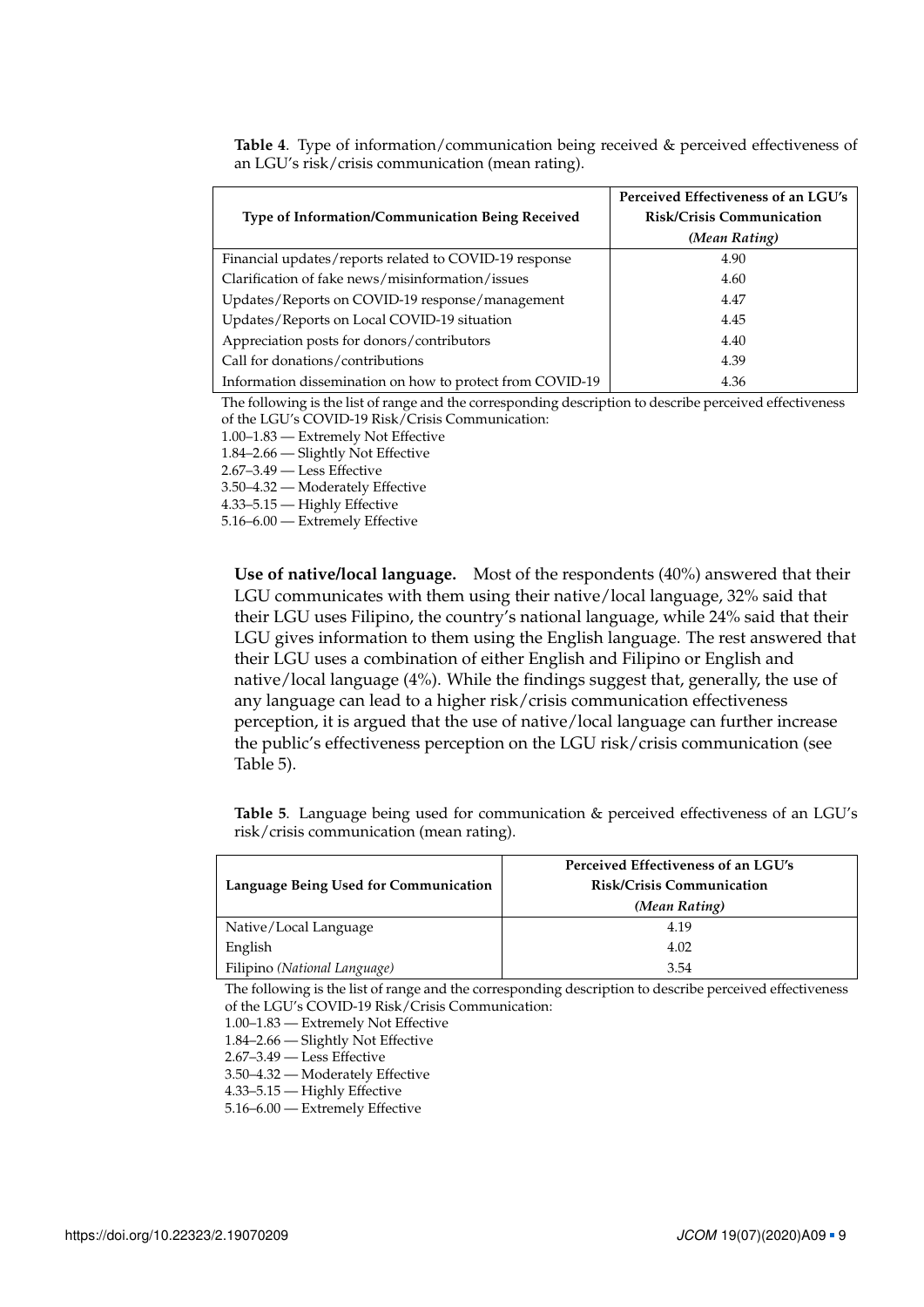### *Risk/crisis perception and public trust*

Wright, Bolger and Rowe [\[2002\]](#page-15-2) explained that risk perception can be reflective of the information regarding personal experiences and considers how people, specifically laypeople, construe risk. It can also be influenced by what information is most salient or available to them [Tversky and Kahneman, [1973\]](#page-14-8). For example, individuals perceive risk to be higher when someone in their family or community has been infected by the virus [Chen and Kaphingst, [2011\]](#page-13-5). Information about the individual's susceptibility to the disease also plays a role in the formation of risk perception. Risk perception likewise tends to be higher when health threat is seen as uncontrollable or dreaded [Slovic, [1987\]](#page-14-9). Distress and anxiety that cause life disruptions are likewise associated with higher risk perception [Mathur and Levy, [2013\]](#page-14-10).

Generally, the results of the survey support the theoretical assumptions developed from the key findings of the elicitation study about how LGUs can use social media platforms, such as Facebook, to enable mutual trust and collective action where it was discussed how integral risk/crisis communication is in facilitating and fostering mutual trust. According to Turcotte et al. [\[2015\]](#page-14-11), when people believe that the information came from quality sources, they are more likely to trust this information. DiClemente and Jackson [\[2017\]](#page-13-3) explained that for risk/crisis communication to be effective it should broadly involve accurate and timely dissemination and exchange of information about current and future risks, hazards and impacts before, during, and after a crisis. Thus, to gain public trust to their health policy actions, LGUs must see to it that they are doing their risk/crisis communication effectively, with credibility, and clearly understood by the public.

Below are specific insights from the findings of the study on risk/crisis perception and public trust:

- *Generally high risk/crisis perception.* All the factors measured to assess the respondents' risk/crisis perception got high mean scores within the six-point DVAS (4–5.41). This suggests a generally high risk/crisis perception among the respondents.
- *Factors involved in risk/crisis perception formation: perceived severity of the crisis; life disruption; perceived severity of the disease; and perceived susceptibility.* The results of the confirmatory factor analysis (CFA) revealed that perceived severity of the crisis, life disruption, perceived severity of the disease, and perceived susceptibility have significant contributions in the formation of the latent variable — risk perception, in the context of the COVID-19 public health crisis. It further showed that life disruption and the person's perception on the severity of the [health] crisis contribute more in the formation of their risk perception. The results of the CFA suggest that individual risk perception tends to be higher as their perception based on these factors increases (see Table [6](#page-10-1) & Figure [1\)](#page-3-0).
- *Higher perceived effectiveness of LGU-risk/crisis communication enables trust building.* The simultaneous regression and path analysis to the model have shown that LGU-risk/crisis communication must be effective to improve public trust (see Figure [1](#page-3-0) & Table [7\)](#page-10-0). This is consistent with the idea of van Zoonen and van der Meer [\[2015\]](#page-14-12) that a higher public perception on the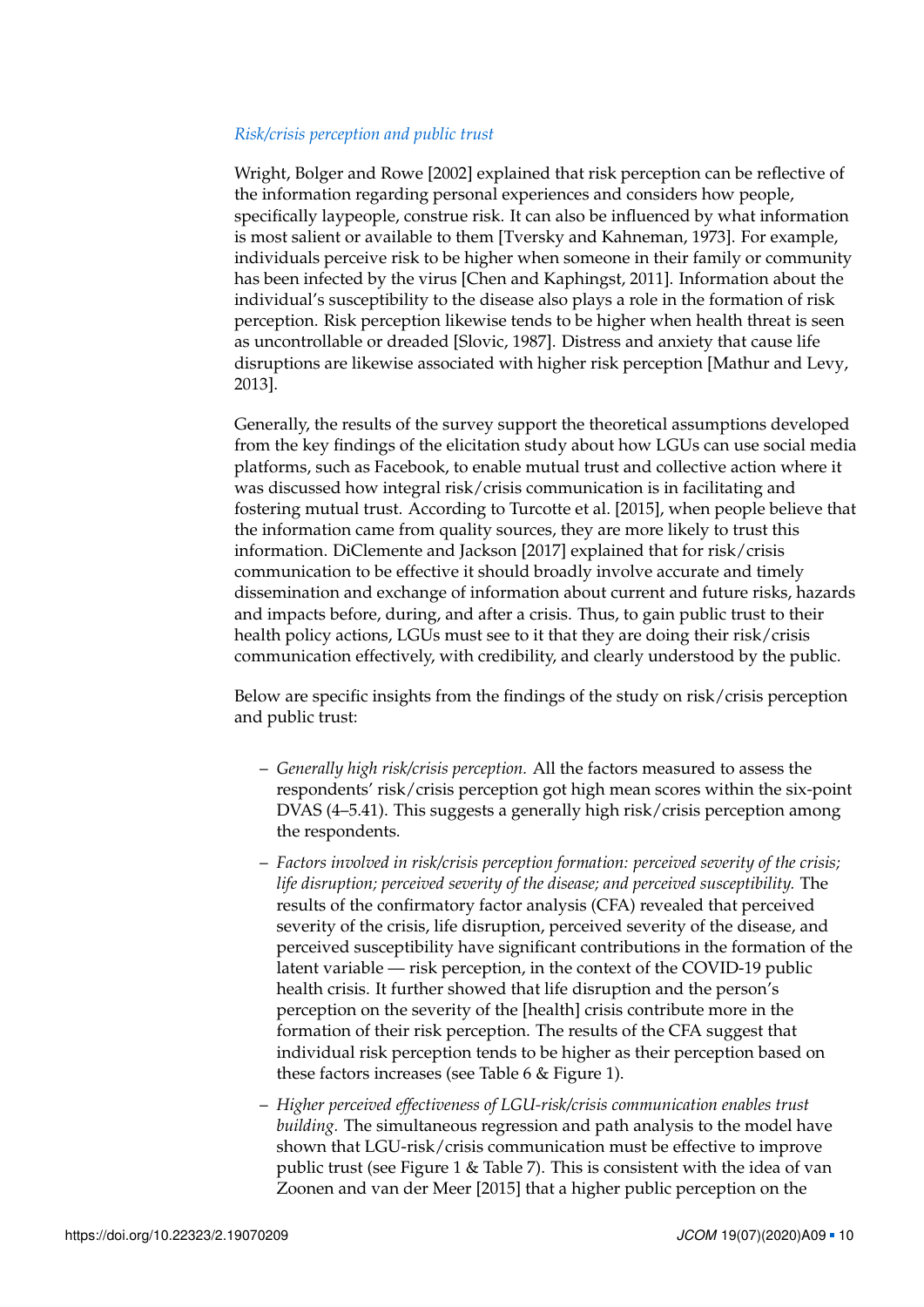| <b>Risk/Crisis Perception Variables</b> | <b>Mean Rating</b> |
|-----------------------------------------|--------------------|
| Perceived Severity (of the crisis)      | 5.42               |
| Disruption (of lives)                   | 4.81               |
| Perceived Susceptibility                | 4.03               |
| Perceived Severity (of the disease)     | 4.01               |

<span id="page-10-1"></span>**Table 6**. Mean rating of risk/crisis perception variables.

effectiveness of risk/crisis communication implies credibility in terms of content or source.

<span id="page-10-0"></span>**Table 7**. Results of the standardized regression coefficient analysis (Maximum Likelihood Estimates) to the SEM model (including the CFA).

|                                                                            |                  |                                                                            | Standardized $\beta$ | S.E. | C.R.   | P     | Label            |
|----------------------------------------------------------------------------|------------------|----------------------------------------------------------------------------|----------------------|------|--------|-------|------------------|
| Perceived Effectiveness of<br>LGU's COVID-19 Risk/<br>Crisis Communication | $\longleftarrow$ | Frequency/Timeliness of<br>LGU's COVID-19 Risk/<br>Crisis Communication    | .56                  | .056 | 10.603 | $***$ | Significant Path |
| Public Trust                                                               |                  | Perceived Effectiveness of<br>LGU's COVID-19 Risk/<br>Crisis Communication | .85                  | .032 | 25.065 | ***   | Significant Path |
| Perceived<br><b>Benefits</b><br>of Health and Safety<br>Measures/Protocols |                  | <b>Risk Perception</b>                                                     | .21                  | .079 | 2.434  | .015  | Significant Path |
| Perceived<br><b>Benefits</b><br>of Health and Safety<br>Measures/Protocols |                  | <b>Public Trust</b>                                                        | .27                  | .020 | 4.491  | ***   | Significant Path |
| Self-Protective Behavior                                                   |                  | Perceived<br>Benefits<br>of Health and Safety<br>Measures/Protocols        | .24                  | .093 | 3.865  | ***   | Significant Path |
| Perceived Susceptibility                                                   | $\leftarrow$     | <b>Risk Perception</b>                                                     | .32                  | .264 | 2.809  | .005  | Significant Path |
| Disruption                                                                 | $\leftarrow$     | <b>Risk Perception</b>                                                     | .60                  | .239 | 5.437  | $***$ | Significant Path |
| Perceived Severity of the<br><b>Disease</b>                                |                  | <b>Risk Perception</b>                                                     | .46                  | .190 | 3.844  | ***   | Significant Path |
| Perceived Severity of the<br>Crisis                                        |                  | <b>Risk Perception</b>                                                     | .63                  | .142 | 5.437  | ***   | Significant Path |

*\*\*\*p<0.001; c.r.(critical ratio); s.e. (standard error); β (standardized regression coefficient).*

- *Public trust and risk perception have implications to the public's perception on the benefits of the health and safety measures/protocols imposed.* Tormala and Clarkson [\[2008\]](#page-14-7) underscored that demonstrating credibility is necessary to foster trust in order to increase the effect of the message. The simultaneous regression and path analysis to the model affirms their argument where a higher-level of public trust to the LGU will more likely lead to positive perception on the benefits of the health and safety measures/protocols being implemented. Moreover, it reveals that the greater the perceived risk for one's own health, the higher the chance that the individual will appreciate and develop positive perception to the benefits of the health and safety measures/protocols (see Figure [1](#page-3-0) & Table [7\)](#page-10-0).
- *Observance of self-protective behavior will more likely happen when the public believes that safety measures/protocols are beneficial to them.* The path analysis to the model provided statistical evidence that for the respondents, perceived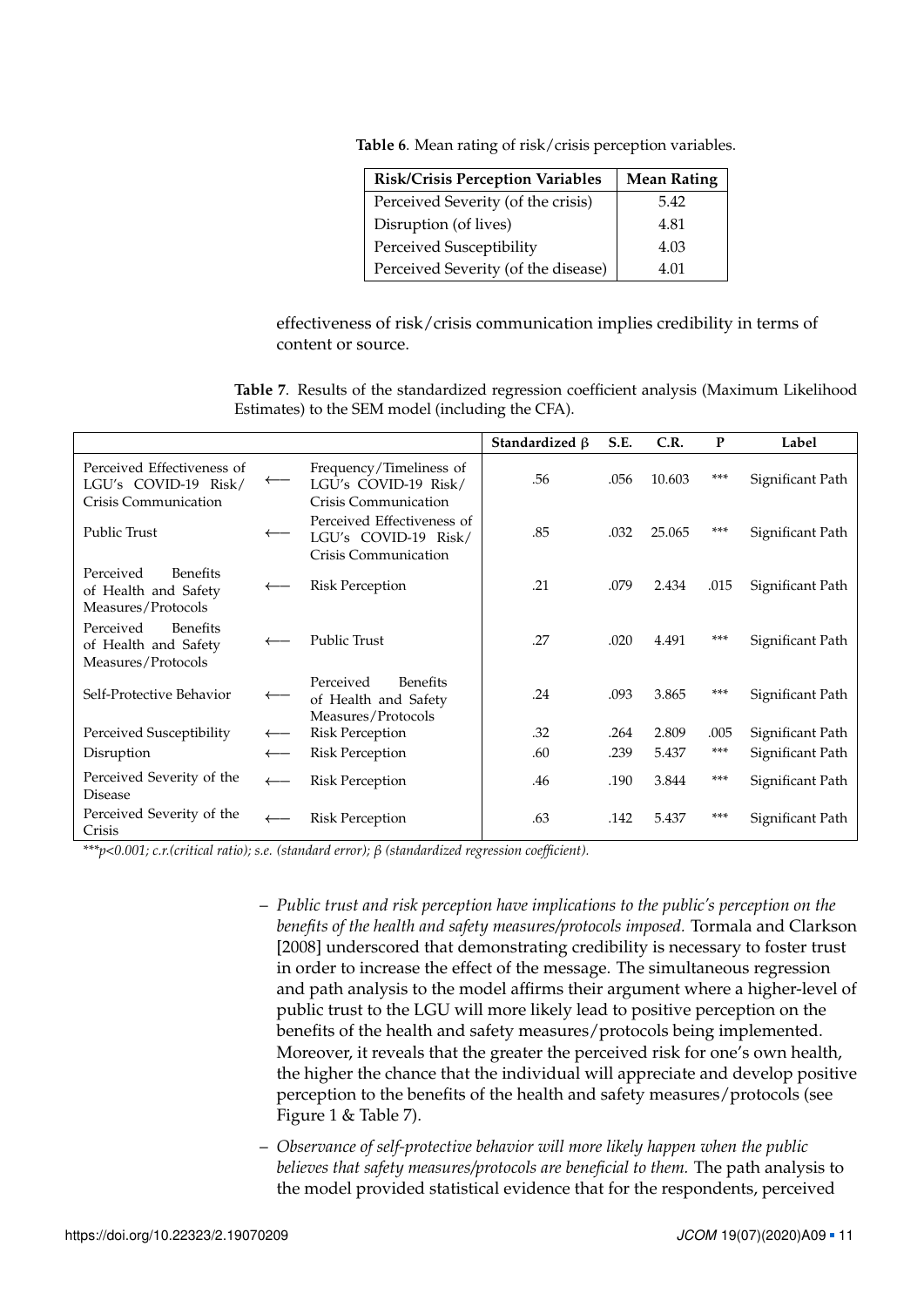benefits of health and safety measures/protocols could more likely affect their decision to observe self-protective behaviors. This implies that in this time of health crisis where risk perception increases, the public will more likely to believe in the benefits of health and safety policies, provided, that there is high level of public trust in their LGUs. When the public perceives that these health and safety measures/protocols are beneficial to them they will more likely be motivated to observe these self-protective actions (see Figure [1](#page-3-0) & Table [7\)](#page-10-0).

| <b>Measures of Fit</b> | Recommended Value | Value of the Model | Label    |
|------------------------|-------------------|--------------------|----------|
|                        |                   |                    |          |
| <b>RMSEA</b>           | < 0.80            | 0.07               | Good Fit |
| NFI                    | > 0.90            | 0.90               | Good Fit |
| TI J                   | > 0.90            | 0.93               | Good Fit |
| CFI                    | > 0.95            | 0.95               | Good Fit |

<span id="page-11-0"></span>**Table 8**. Fit index analyses of the SEM model.

RMSEA — *Root Mean Square Error of Approximation*

NFI — *Normative Fit Index*

TLI — *Tucker Lewis Index*

CFI — *Comparative Fit Index*

**Recommendations** While the external validity of the findings is limited, they nonetheless reflect the value of what insights can be generated from assessing the public's risk/crisis perception and communication preferences. These can be used to determine the content and the manner by which risk/crisis communication messages can be effectively delivered. Aside from the findings, the following are other strategies and ways that LGUs could consider. These recommendations, summarized according to the emerging themes, were derived from the elicitation study findings, and survey responses.

- *Maximize the use of social media through more interaction/engagement with users.* Social media platforms like Facebook can be used to more efficiently and actively disseminate COVID-19 related information. Moreover, it can be used to collect feedback and suggestions, or interact with the public by way of creating a Facebook group or through live chatting and doing online polls. This is actually one of the features of social media that makes it an effective channel for risk/communication [Farha, [2015\]](#page-13-6). However, key findings in the elicitation study suggests that LGUs have not been taking advantage of this feature. Many comments from the LGUs' social media posts were queries, concerns and suggestions about how the LGU is responding to the crisis. Responding to these queries, concerns, and suggestions could boost public trust.
- *Use of multiple means/channels for communication.* Use of more means/channels for communication can enable LGUs to reach more people as different platforms have varying levels of accessibility to the public. Risk/Crisis communication is not limited to social media use. Maximizing the potential of establishing a good working relationship among local radio and television networks in facilitating and disseminating risk/crisis information could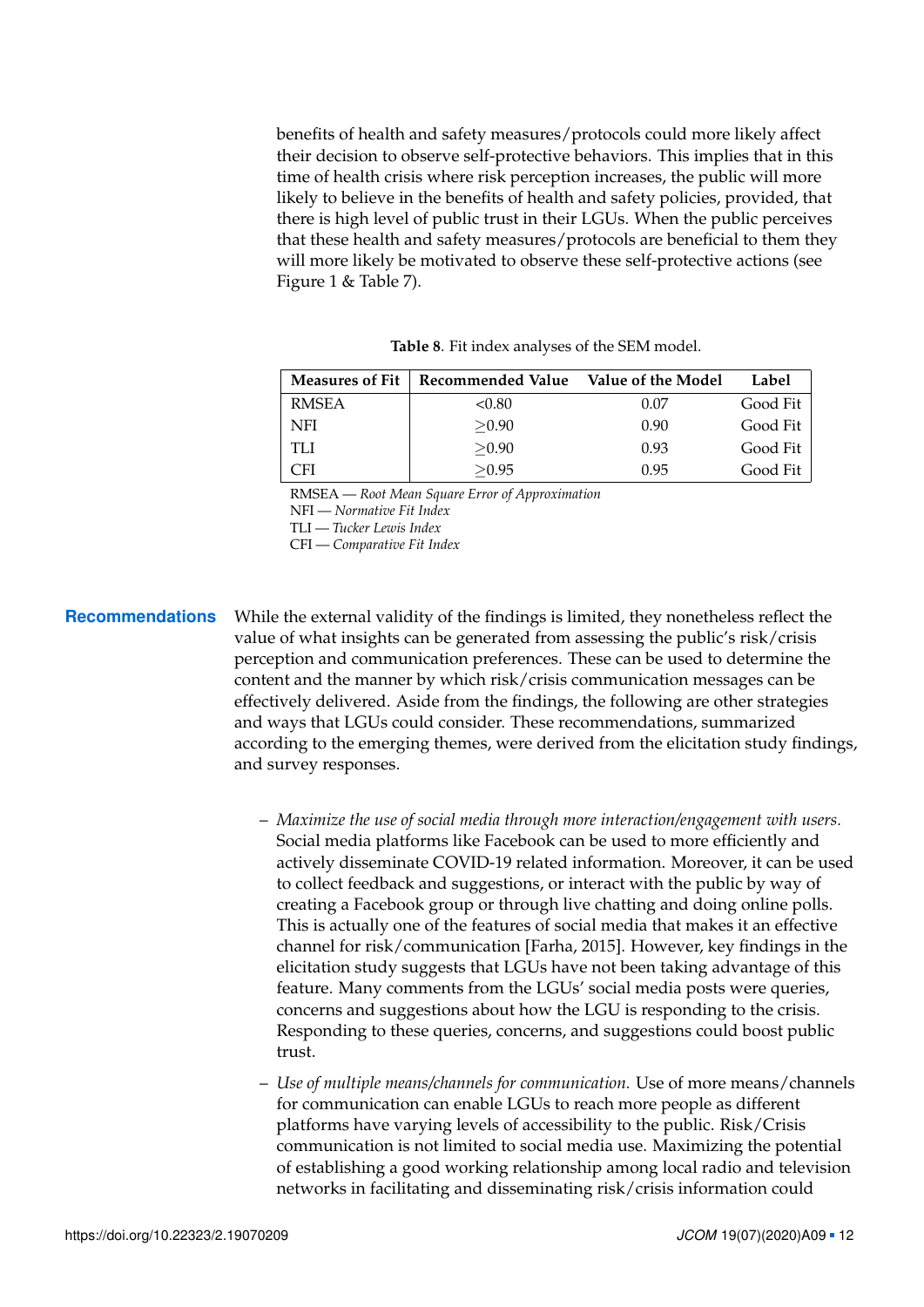increase public access to real time information in crisis situations, particularly this time of pandemic. Another strategy for communication is the use of mobile messaging or blast texting and establishing 24-hour hotline services, help desks, and information centers.

- *More nuanced and understandable reports/updates on local crisis situation.* Risk/Crisis communication messages are only conveyed successfully if they are clearly understood by the public [Substance Abuse and Mental Health Services Administration, [2019\]](#page-14-5). Use of foreign language, and technical terms could distort how people understand these messages. Thus, LGUs should be more consistent in presenting data; use infographics; use of native language, more understandable terms, and non-technical terms; be more transparent in their use of local funds; and use reliable sources in disseminating information. The clearer the reports/updates on local crisis situation are, the more people are aware of their risk exposure and the gravity of the current crisis situation. For example, in Quezon City, the numbers regarding COVID-19 cases are broken down per *barangay,* the lowest unit of local government in the Philippines. This is useful because the people in *barangays* with relatively higher number of confirmed COVID-19 cases will be more vigilant and persuaded to practice self-protective behaviors. LGUs could also include situational reports about their current healthcare capacity and availability of resources. This can guide civic engagement as people will be able to identify entry points for support and assistance.
- *Information sharing and exchanges among neighboring LGUs in their social media pages.* Findings from the elicitation study suggest that policy regulations and restrictions are oftentimes implemented in varying degrees among different LGUs. Those residing within the LGU-boundaries are affected by the differences in policies which could result to public confusion. The propensity of such confusion can be reduced if LGUs will also share information about the measures adopted by neighboring LGUs.
- *Making use of public officials' social media pages.* Evidently, the use of multiple social media pages would result to higher reach in disseminating risk/crisis communication messages. Also, based on the case studies, the Facebook pages of Local Chief Executives (LCEs)/Mayors tend to have higher following (likes and followers) and higher post engagements (shares and reacts) than the official pages of the LGUs.
- *Enhance the involvement of Barangays.* The LGUs should ensure the involvement of *barangays* and recognize their essential role in collaborating with the communities to collect insights and suggestions and to achieve greater inclusivity in their COVID-19 responses. *Barangays* are practically missing when it comes to disseminating timely information and were not particularly useful in collecting ground level information. Their involvement shall not just be limited to disseminating information, but also in verifying information from the ground. Inclusion of *barangays* in the risk/crisis communication structure of the LGU could result to a timelier information exchanges and dissemination between the LGU and the communities. This can be an important strategy that LGUs should adopt in order to prevent the proliferation of unreliable information circulating among communities — from confusion and rumors over the government's financial and social assistance or what Filipinos call *"ayudas"* to presence of COVID-19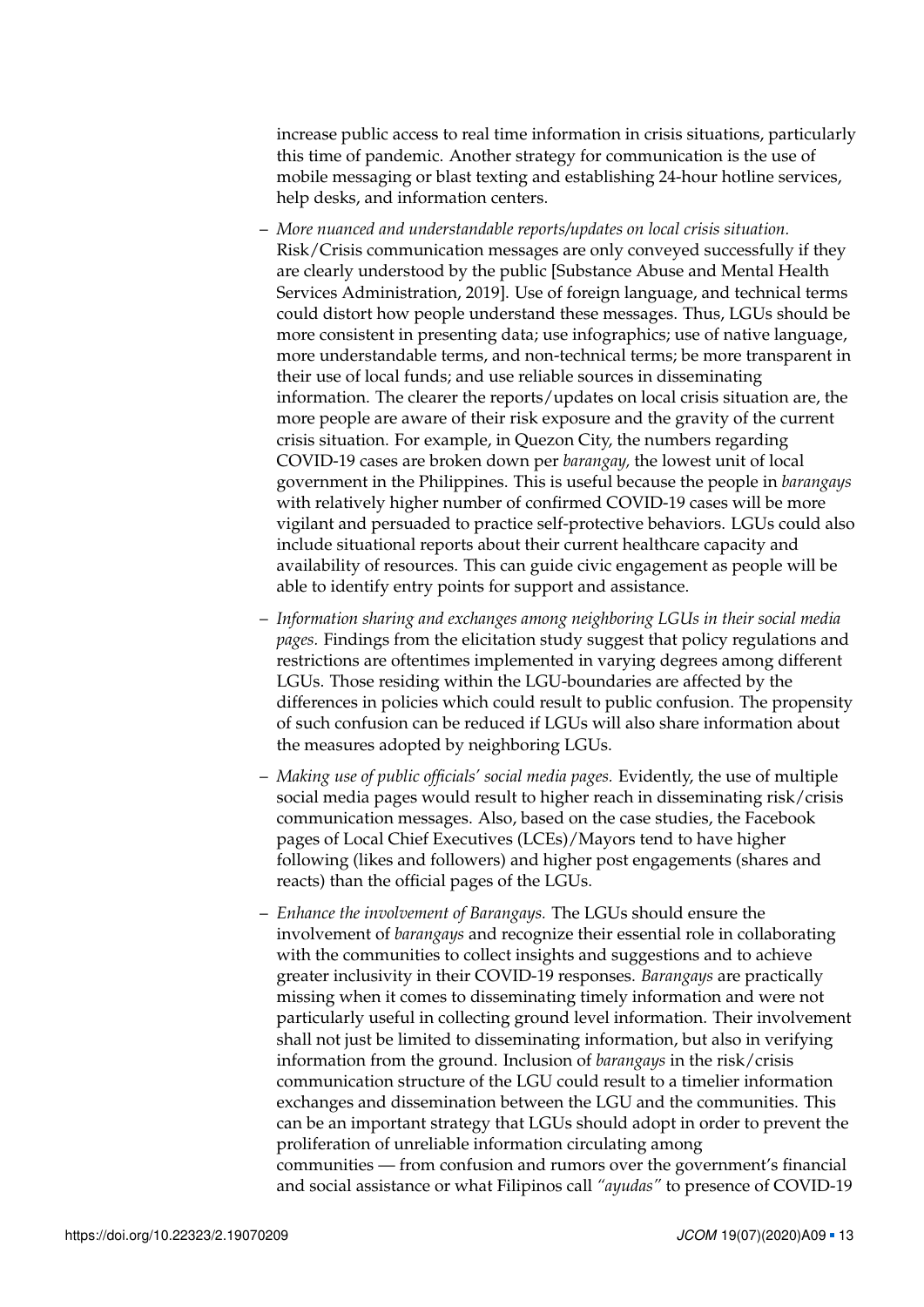<span id="page-13-6"></span><span id="page-13-5"></span><span id="page-13-4"></span><span id="page-13-3"></span><span id="page-13-2"></span><span id="page-13-1"></span><span id="page-13-0"></span>

|                   | cases in certain areas. LGUs should likewise ensure that their<br>risk/communication plans include someone/a team who will coordinate on<br>the reporting of Barangays on COVID-19 related information.                                                                                                                                                                                                                                                                                                                                                                                                                                                                                                                                                                                                                                                                                                                                                                                                                                                                                                                                                                                                                                                                                                                                                                                                                                                                                                                                                                                                                                                                                                                                                                  |
|-------------------|--------------------------------------------------------------------------------------------------------------------------------------------------------------------------------------------------------------------------------------------------------------------------------------------------------------------------------------------------------------------------------------------------------------------------------------------------------------------------------------------------------------------------------------------------------------------------------------------------------------------------------------------------------------------------------------------------------------------------------------------------------------------------------------------------------------------------------------------------------------------------------------------------------------------------------------------------------------------------------------------------------------------------------------------------------------------------------------------------------------------------------------------------------------------------------------------------------------------------------------------------------------------------------------------------------------------------------------------------------------------------------------------------------------------------------------------------------------------------------------------------------------------------------------------------------------------------------------------------------------------------------------------------------------------------------------------------------------------------------------------------------------------------|
|                   | - Develop a local risk/crisis communication plan. To operationalize and integrate<br>the findings of this study, and the aforementioned recommendations, LGUs<br>should develop their own local risk/crisis communication plans. This<br>generally involves the establishment of local risk/crisis communication<br>teams with designated and trained people or groups who will collect and<br>analyze the necessary data to develop the plan and will handle all of the<br>LGUs' communication activities during the COVID-19 crisis.                                                                                                                                                                                                                                                                                                                                                                                                                                                                                                                                                                                                                                                                                                                                                                                                                                                                                                                                                                                                                                                                                                                                                                                                                                   |
| <b>Conclusion</b> | Risk/Crisis Communication is an integral component in the LGU's crisis response<br>and management. It does not only involve the question 'if it is being done', but also<br>'if it is being done right'. This requires risk/crisis communicators, generally the<br>LCEs, to have the skill and will in setting their respective LGUs to become enablers<br>of mutual trust and collective action in health emergency situations. Their ability to<br>respond to the demands of more practicable policy choices and in the evolving<br>concerns of their constituencies can become defining factors for mutual trust<br>building among people, business firms, and other social sectors. The findings from<br>this study can help LGUs in this regard when they decide what and how to<br>communicate with the public during this time of health crisis.                                                                                                                                                                                                                                                                                                                                                                                                                                                                                                                                                                                                                                                                                                                                                                                                                                                                                                                  |
| <b>References</b> | Alampay, E. A., Asuncion, X. V. and delos Santos, M. (2018). 'Management of social<br>media for disaster risk reduction and mitigation in Philippine local government<br>units'. In: Proceedings of the 11th International Conference on Theory and Practice of<br>Electronic Governance - ICEGOV '18. ACM Press.<br>https://doi.org/10.1145/3209415.3209452.<br>Chen, L. S. and Kaphingst, K. A. (2011). 'Risk perceptions and family history of<br>lung cancer: differences by smoking status'. Public Health Genomics 14 (1),<br>pp. 26-34. https://doi.org/10.1159/000294151.<br>DiClemente, R. J. and Jackson, J. M. (2017). 'Risk communication'. In: International<br>encyclopedia of public health. 2nd ed. The Netherlands: Elsevier, pp. 378-382.<br>https://doi.org/10.1016/b978-0-12-803678-5.00389-1.<br>Farha, M. A. (2015). 'Social media and crises communication management'. In:<br>Communication management course paper. U.S.A.: Indiana University of<br>Pennsylvania.<br>Ferrer, R. A. and Klein, W. M. P. (2015). 'Risk perceptions and health behavior'.<br>Current Opinion in Psychology 5, pp. 85-89.<br>https://doi.org/10.1016/j.copsyc.2015.03.012.<br>Hoyle, R. H. and Panther, A. T. (1995). 'Writing about structural equation models'.<br>In: Structural equation modeling: concepts, issues and applications. Ed. by<br>R. H. Hoyle. Thousand Oaks, CA, U.S.A.: Sage.<br>Kwok, K. O., Li, K. K., Chan, H. H. H., Yi, Y. Y., Tang, A., Wei, W. I. and<br>Wong, S. Y. S. (2020). 'Community responses during the early phase of the<br>COVID-19 epidemic in Hong Kong: risk perception, information exposure and<br>preventive measures'. Emerging Infectious Diseases 26 (7), pp. 1575-1579.<br>https://doi.org/10.3201/eid2607.200500. |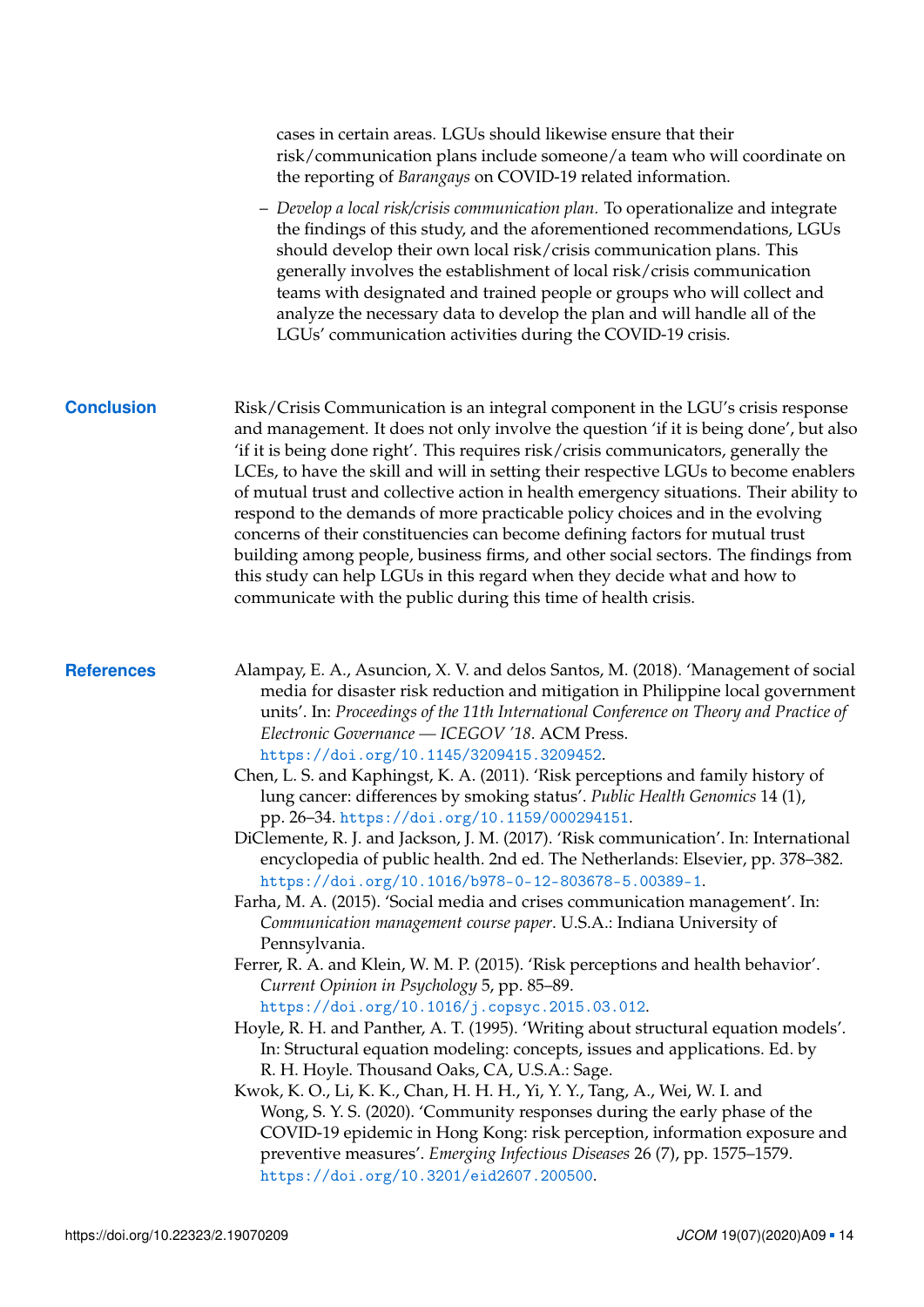- <span id="page-14-0"></span>Lachlan, K. A., Spence, P. R., Lin, X., Najarian, K. and Del Greco, M. (2016). 'Social media and crisis management: CERC, search strategies and Twitter content'. *Computers in Human Behavior* 54, pp. 647–652. <https://doi.org/10.1016/j.chb.2015.05.027>.
- <span id="page-14-10"></span>Mathur, S. and Levy, M. (2013). 'Lung cancer risk perception and distress: dfference by smoking status and role of physical activity and race among U.S. population'. *Epidemiology, Biostatistics and Public Health* 10 (2), e8839. <https://doi.org/10.2427/8839>.
- <span id="page-14-3"></span>Nicomedes, C. J. C. and Avila, R. M. A. (2020). 'An analysis on the panic during COVID-19 pandemic through an online form'. *Journal of Affective Disorders* 276, pp. 14–22. <https://doi.org/10.1016/j.jad.2020.06.046>.
- <span id="page-14-4"></span>Olsson, U. H., Foss, T., Troye, S. V. and Howell, R. D. (2000). 'The performance of ML, GLS and WLS estimation in structural equation modeling under conditions of misspecification and nonnormality'. *Structural Equation Modeling: A Multidisciplinary Journal* 7 (4), pp. 557–595. [https://doi.org/10.1207/s15328007sem0704\\_3](https://doi.org/10.1207/s15328007sem0704_3).

<span id="page-14-6"></span>Paek, H. and Hove, T. (2017). 'Risk perceptions and risk characteristics'. *Communication Theory, Health and Risk Communication*. <https://doi.org/10.1093/acrefore/9780190228613.013.283>.

- <span id="page-14-1"></span>Renner, B., Gamp, M., Schmälzle, R. and Schupp, H. T. (2015). 'Health risk perception'. In: International encyclopedia of the social & behavioral sciences. Ed. by J. Wright. 2nd ed. Vol. 10. The Netherlands: Elsevier, pp. 702–709. <https://doi.org/10.1016/b978-0-08-097086-8.14138-8>.
- <span id="page-14-2"></span>Renner, B. and Reuter, T. (2012). 'Predicting vaccination using numerical and affective risk perceptions: the case of A/H1N1 influenza'. *Vaccine* 30 (49), pp. 7019–7026. <https://doi.org/10.1016/j.vaccine.2012.09.064>.
- <span id="page-14-9"></span>Slovic, P. (1987). 'Perception of risk'. *Science* 236 (4799), pp. 280–285. <https://doi.org/10.1126/science.3563507>.
- <span id="page-14-5"></span>Substance Abuse and Mental Health Services Administration (2019). Communicating in a crisis: risk communication guidelines for public officials. SAMHSA publication no. PEP19-01-01-005. Rockville, MD, U.S.A.: Substance Abuse and Mental Health Services Administration. URL: [https://store.samhsa.gov/product/communicating-crisis-risk-comm](https://store.samhsa.gov/product/communicating-crisis-risk-communication-guidelines-public-officials/pep19-01-01-005) [unication-guidelines-public-officials/pep19-01-01-005](https://store.samhsa.gov/product/communicating-crisis-risk-communication-guidelines-public-officials/pep19-01-01-005).
- <span id="page-14-7"></span>Tormala, Z. L. and Clarkson, J. J. (2008). 'Source trustworthiness and information processing in multiple message situations: a contextual analysis'. *Social Cognition* 26 (3), pp. 357–367. <https://doi.org/10.1521/soco.2008.26.3.357>.
- <span id="page-14-11"></span>Turcotte, J., York, C., Irving, J., Scholl, R. M. and Pingree, R. J. (2015). 'News recommendations from social media opinion leaders: effects on media trust and information seeking'. *Journal of Computer-Mediated Communication* 20 (5), pp. 520–535. <https://doi.org/10.1111/jcc4.12127>.
- <span id="page-14-8"></span>Tversky, A. and Kahneman, D. (1973). 'Availability: a heuristic for judging frequency and probability'. *Cognitive Psychology* 5 (2), pp. 207–232. [https://doi.org/10.1016/0010-0285\(73\)90033-9](https://doi.org/10.1016/0010-0285(73)90033-9).
- <span id="page-14-12"></span>van Zoonen, W. and van der Meer, T. (2015). 'The importance of source and credibility perception in times of crisis: crisis communication in a socially mediated era'. *Journal of Public Relations Research* 27 (5), pp. 371–388. <https://doi.org/10.1080/1062726x.2015.1062382>.
- Walaski, P. (2011). Risk and crisis communication: methods and messages. New York, NY, U.S.A.: Wiley.